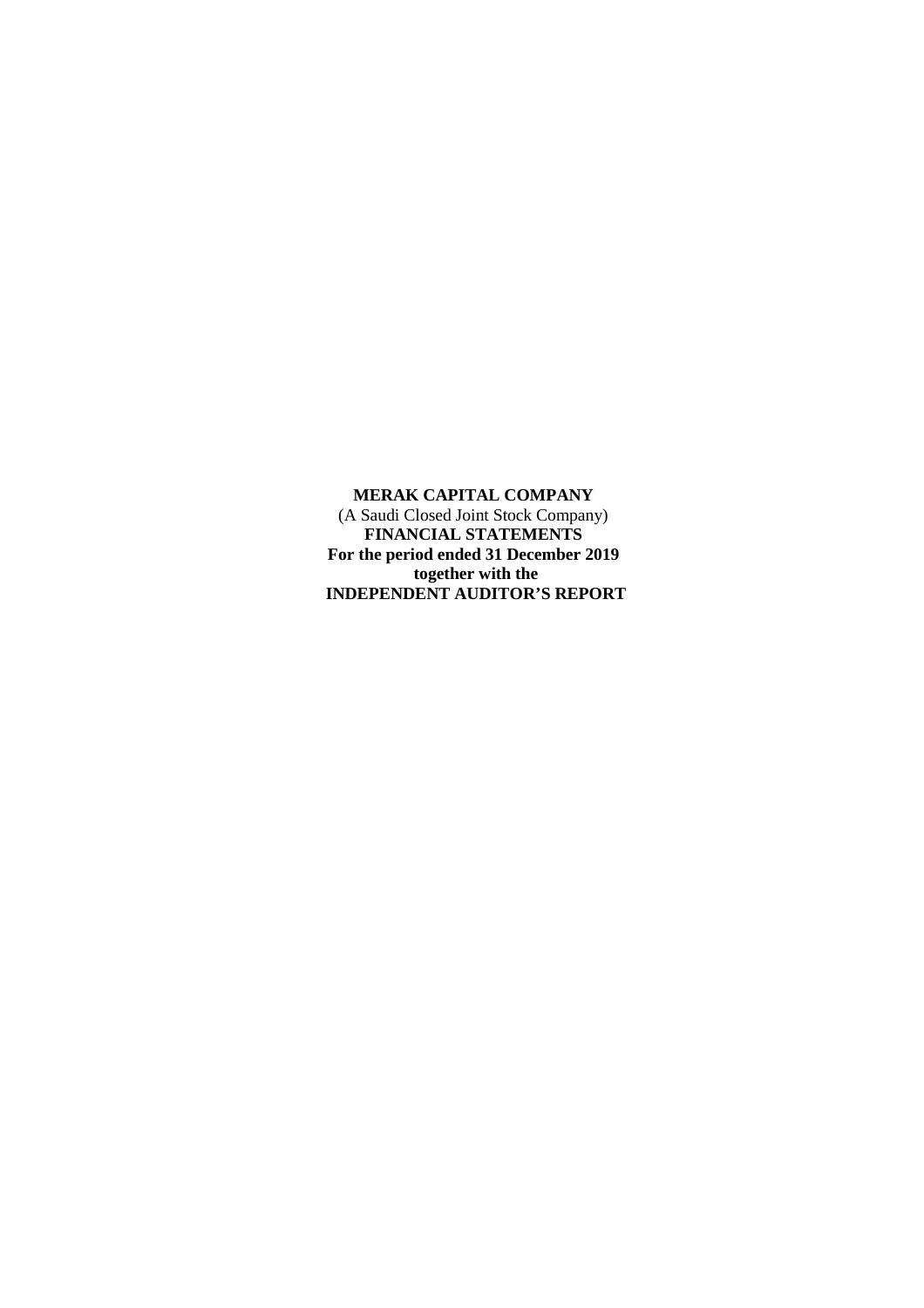

 KPMG Al Fozan & Partners Certified Public Accountants Riyadh Front, Airport road P. O. Box 92876 Riyadh 11663

Kingdom of Saudi Arabia

Telephone +966 11 874 8500 Fax +966 11 874 8600 Internet www.kpmg.com/sa

Licence No. 46/11/323 issued 11/3/1992

# Independent auditor's report

To the Shareholders of Merak Capital Company

## **Opinion**

We have audited the financial statements of Merak Capital Company ("the Company"), which comprise the statement of financial position as at 31 December 2019, the statements of statement of Profit or loss and other comprehensive income, changes in equity and cash flows for the period From 31 December 2018 to 31 December 2019, and notes, comprising significant accounting policies and other explanatory information.

In our opinion, the accompanying financial statements present fairly, in all material respects, the financial position of the Company as at 31 December 2019, and its financial performance and its cash flows for the period From 31 December 2018 to 31 December 2019 in accordance with International Financial Reporting Standards ("IFRS") as endorsed in the Kingdom of Saudi Arabia and other standards and pronouncements issued by the Saudi Organization for Certified Public Accountants ("SOCPA").

#### **Basis for Opinion**

We conducted our audit in accordance with International Standards on Auditing that are endorsed in the Kingdom of Saudi Arabia. Our responsibilities under those standards are further described in the Auditor's Responsibilities for the Audit of the Financial Statements section of our report. We are independent of the Company in accordance with the professional code of conduct and ethics that are endorsed in the Kingdom of Saudi Arabia that are relevant to our audit of the financial statements, and we have fulfilled our other ethical responsibilities in accordance with these requirements. We believe that the audit evidence we have obtained is sufficient and appropriate to provide a basis for our opinion.

#### **Responsibilities of Management and Those Charged With Governance for the Financial Statements**

Management is responsible for the preparation and fair presentation of the financial statements in accordance with International Financial Reporting Standards that are endorsed in the Kingdom of Saudi Arabia and other standards and pronouncements issued by SOCPA, the applicable requirements of the Regulations for Companies, Company's By-laws and for such internal control as management determines is necessary to enable the preparation of financial statements that are free from material misstatement, whether due to fraud or error.

In preparing the financial statements, management is responsible for assessing the Company's ability to continue as a going concern, disclosing, as applicable, matters related to going concern and using the going concern basis of accounting unless management either intends to liquidate the Company or to cease operations, or has no realistic alternative but to do so.

Those Charged with Governance, i.e. Board of Directors are responsible for overseeing the Company's financial reporting process.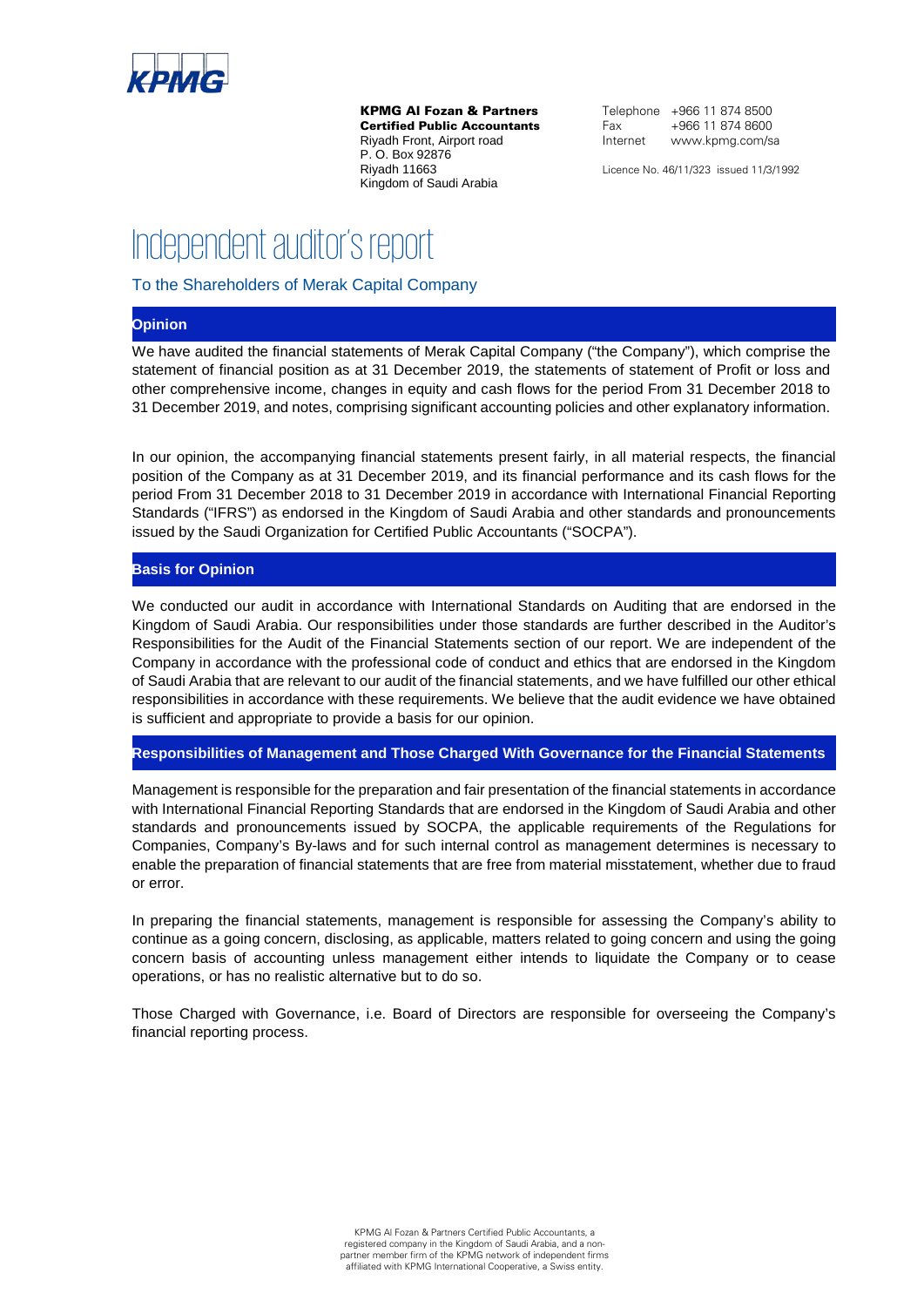

# Independent auditor's report

To the Shareholders of Merak Capital Company (continued)

#### **Auditor's responsibilities for the audit of the financial statements**

Our objectives are to obtain reasonable assurance about whether the financial statements as a whole are free from material misstatement, whether due to fraud or error, and to issue an auditor's report that includes our opinion. 'Reasonable assurance' is a high level of assurance, but is not a guarantee that an audit conducted in accordance with International Standards on Auditing that are endorsed in the Kingdom of Saudi Arabia, will always detect a material misstatement when it exists. Misstatements can arise from fraud or error and are considered material if, individually or in aggregate, they could reasonably be expected to influence the economic decisions of users taken on the basis of these financial statements.

As part of an audit in accordance with the International Standards on Auditing that are endorsed in the Kingdom of Saudi Arabia, we exercise professional judgement and maintain professional skepticism throughout the audit. We also:

- Identify and assess the risks of material misstatement of the financial statements, whether due to fraud or error, design and perform audit procedures responsive to those risks, and obtain audit evidence that is sufficient and appropriate to provide a basis for our opinion. The risk of not detecting a material misstatement resulting from fraud is higher than for one resulting from error, as fraud may involve collusion, forgery, intentional omissions, misrepresentations, or the override of internal control.
- Obtain an understanding of internal control relevant to the audit in order to design audit procedures that are appropriate in the circumstances, but not for the purpose of expressing an opinion on the effectiveness of the Company's internal control.
- Evaluate the appropriateness of accounting policies used and the reasonableness of accounting estimates and related disclosures made by management.
- Conclude on the appropriateness of management's use of the going concern basis of accounting and, based on the audit evidence obtained, whether a material uncertainty exists related to events or conditions that may cast significant doubt on the Company's ability to continue as a going concern. If we conclude that a material uncertainty exists, then we are required to draw attention in our auditor's report to the related disclosures in the financial statements or, if such disclosures are inadequate, to modify our opinion. Our conclusions are based on the audit evidence obtained up to the date of our auditor's report. However, future events or conditions may cause the Company to cease to continue as a going concern.
- Evaluate the overall presentation, structure and content of the financial statements, including the disclosures, and whether the financial statements represent the underlying transactions and events in a manner that achieves fair presentation.

We communicate with those charged with governance, i.e. the board of directors regarding, among other matters, the planned scope and timing of the audit and significant audit findings, including any significant deficiencies in internal control that we identify during our audit of Merak Capital Company.

**For KPMG Al Fozan & Partners Certified Public Accountants**

**Fahad Mubarak AlDossari License No. 469** 

Riyadh on: 5 Ramadan 1441H Corresponding to: 28 April 2020

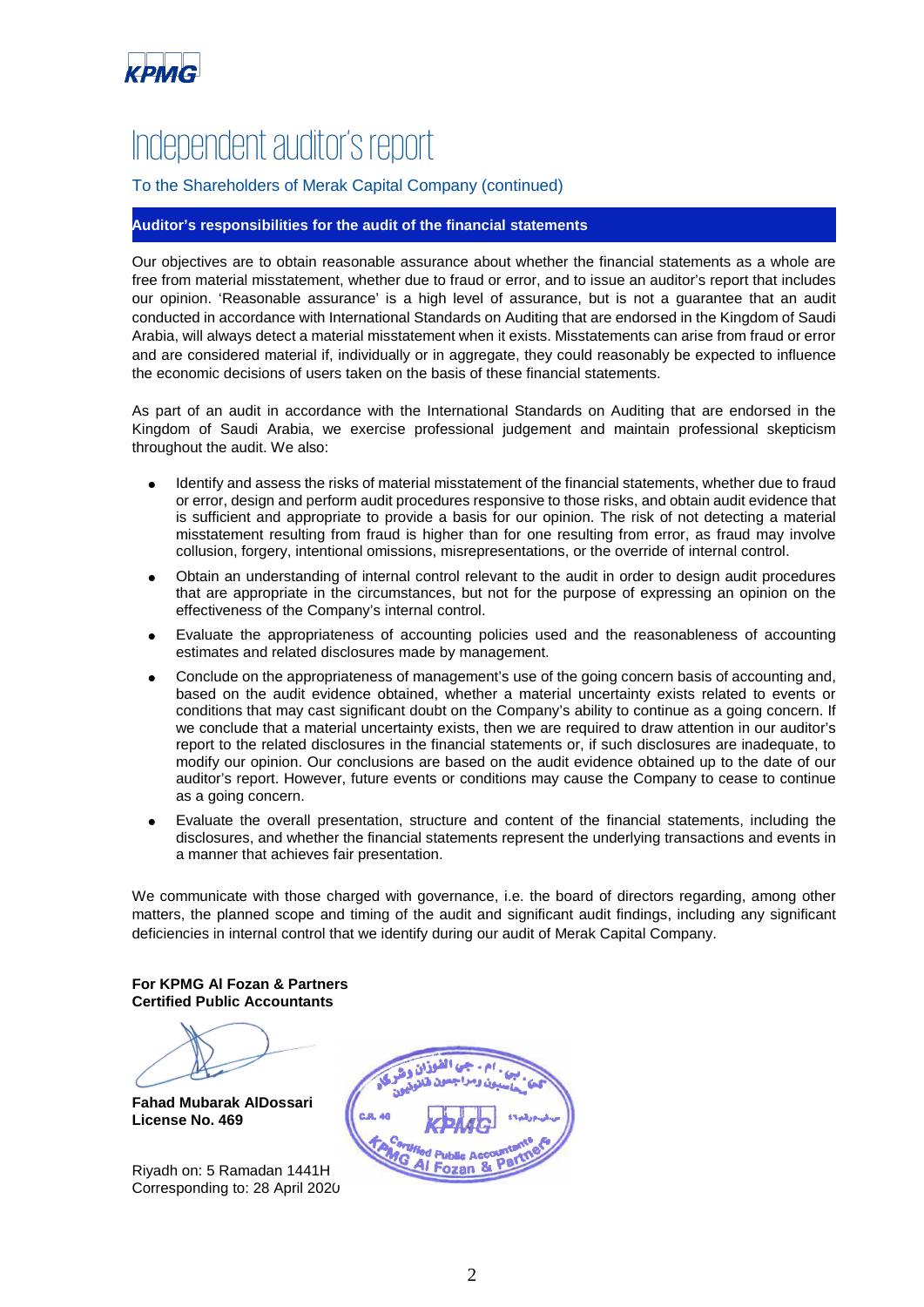## **MERAK CAPITAL COMPANY** (A Saudi Closed Joint Stock Company) **STATEMENT OF FINANCIAL POSITION** As at 31 December 2019

(Saudi Riyals)

|                                              | <b>Note</b> | 31 December<br><u>2019</u> |
|----------------------------------------------|-------------|----------------------------|
| <b>ASSETS</b>                                |             |                            |
| <b>Current assets</b>                        |             |                            |
| Cash and cash equivalents                    | (5)         | 3,568,526                  |
| Prepayments and other current assets         | (6)         | 468,110                    |
| <b>Total current assets</b>                  |             | 4,036,636                  |
| <b>Non-current assets</b>                    |             |                            |
| Shares convertible into an equity instrument | (7)         | 1,501,000                  |
| <b>Total non-current assets</b>              |             | 1,501,000                  |
| <b>Total assets</b>                          |             | 5,537,636                  |
| <b>LIABILITIES AND EQUITY</b>                |             |                            |
| <b>Current liabilities</b>                   |             |                            |
| Due to related parties                       | (8)         | 1,005,901                  |
| Provision for Zakat                          | (9)         | 116,814                    |
| <b>Total current liabilities</b>             |             | 1,122,715                  |
| <b>Total liabilities</b>                     |             | 1,122,715                  |
| <b>Equity</b>                                |             |                            |
| Share capital                                |             | 5,000,000                  |
| <b>Accumulated losses</b>                    |             | (585,079)                  |
| <b>Total equity</b>                          |             | 4,414,921                  |
| <b>Total liabilities and equity</b>          |             | 5,537,636                  |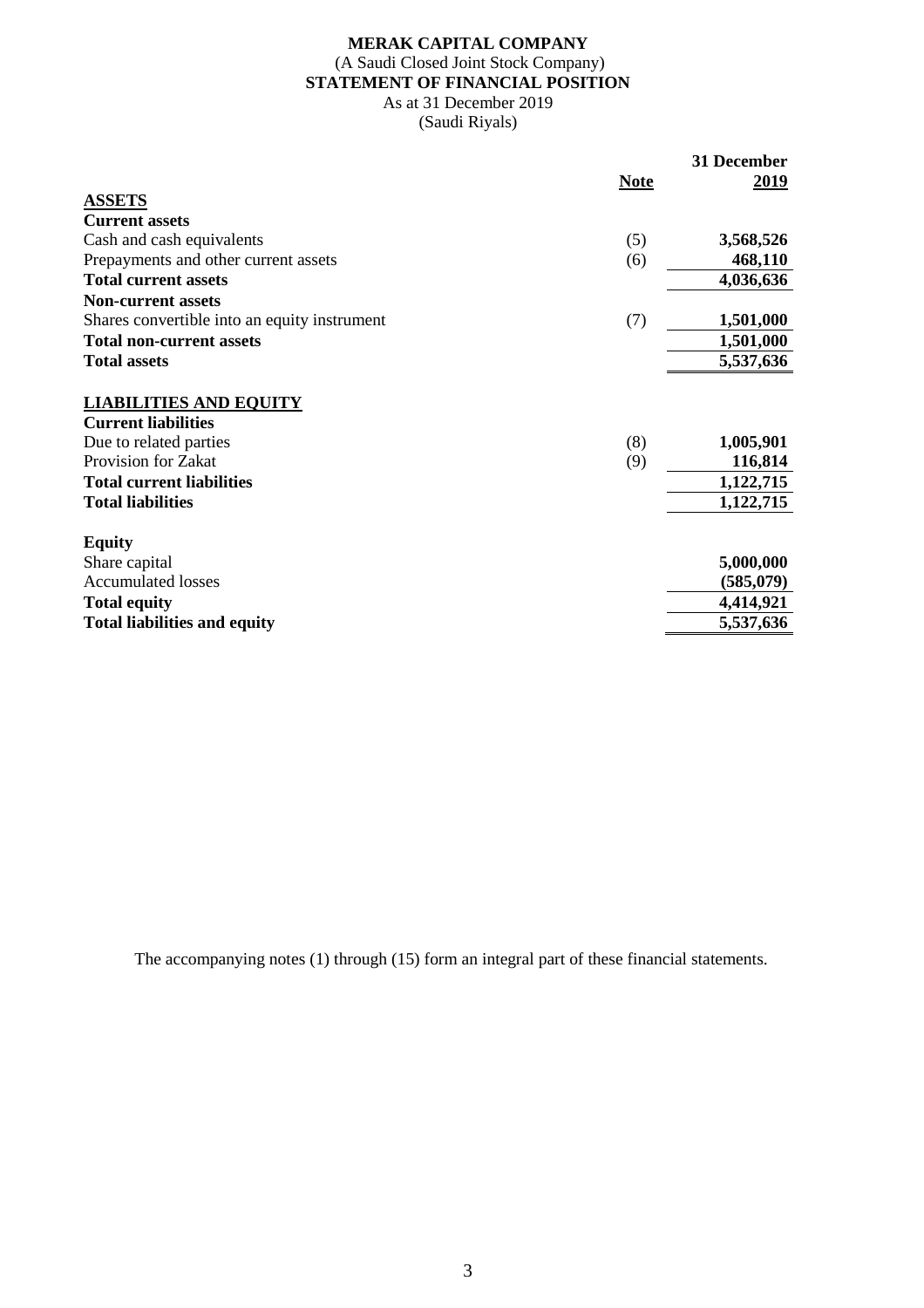# **MERAK CAPITAL COMPANY** (A Saudi Closed Joint Stock Company) **STATEMENT OF PROFIT OR LOSS AND OTHER COMPREHENSIVE INCOME**

For the period ended 31 December 2019

(Saudi Riyals)

|                                                 | <b>Note</b> | For the period<br>from 31<br>December 2018<br>to 31 December<br>2019 |
|-------------------------------------------------|-------------|----------------------------------------------------------------------|
| General and administrative expenses             | (10)        | (468, 265)                                                           |
| <b>Total expenses</b>                           |             | (468, 265)                                                           |
| Loss for the period before zakat                |             | (468, 265)                                                           |
| Zakat                                           | (9)         | (116, 814)                                                           |
| Net loss for the period                         |             | (585, 079)                                                           |
| Other comprehensive income for the period       |             |                                                                      |
| Total other comprehensive income for the period |             |                                                                      |
| Total comprehensive loss for the period         |             | (585,079)                                                            |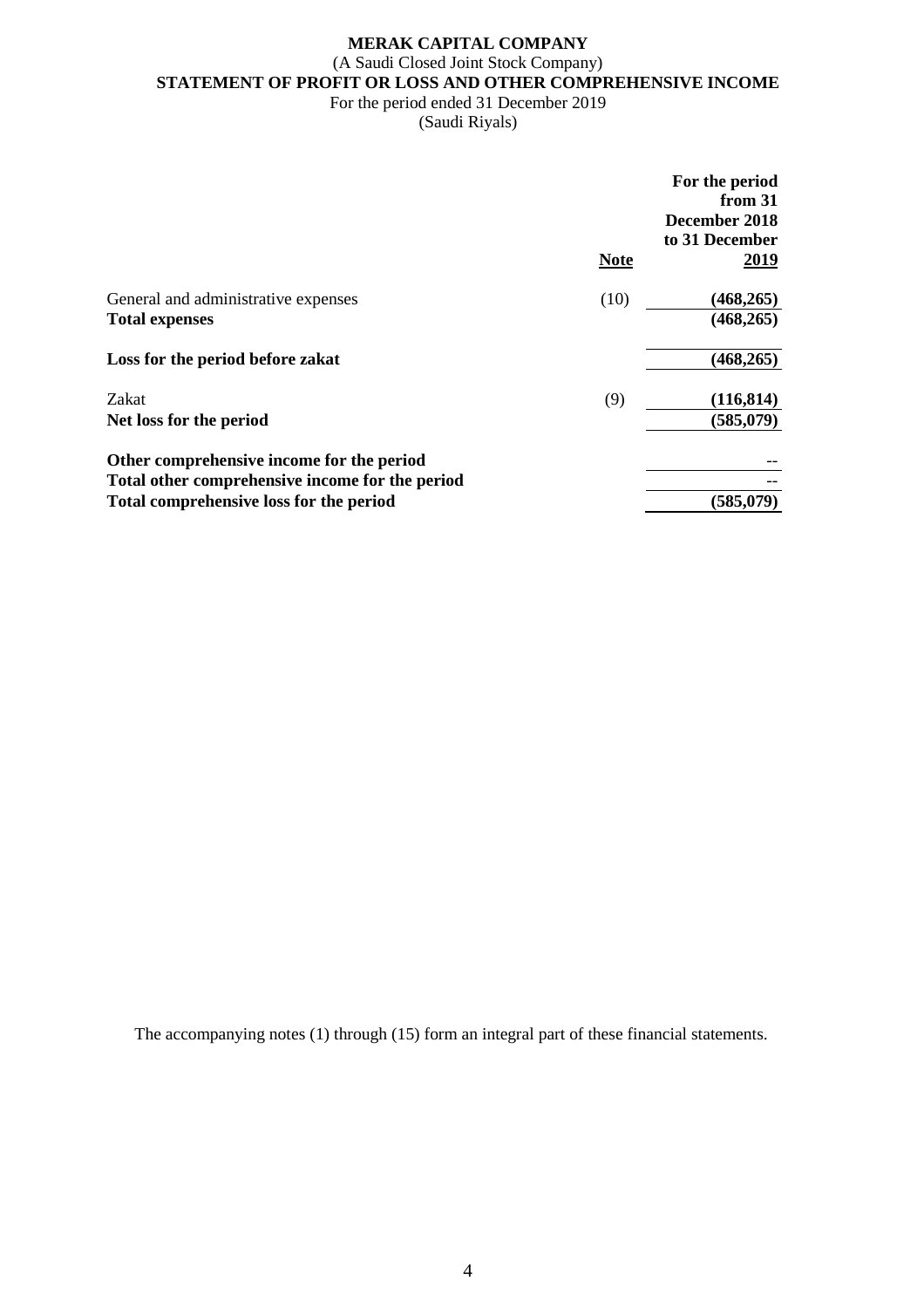## **MERAK CAPITAL COMPANY** (A Saudi Closed Joint Stock Company) **STATEMENT OF CHANGES IN EQUITY**  For the period ended 31 December 2019

(Saudi Riyals)

|                                           | <b>Share capital</b> | <b>Accumulated</b><br><b>losses</b> | <b>Total</b> |
|-------------------------------------------|----------------------|-------------------------------------|--------------|
| Balance as at beginning of the period     |                      |                                     |              |
| Capital paid during the period            | 5,000,000            |                                     | 5,000,000    |
| Net loss for the period                   | --                   | (468, 265)                          | (468, 265)   |
| Other comprehensive income for the period | --                   |                                     |              |
| Total comprehensive loss for the period   |                      | (468, 265)                          | (468, 265)   |
| <b>Balance as at 31 December 2019</b>     | 5,000,000            | (468, 265)                          | 4,531,735    |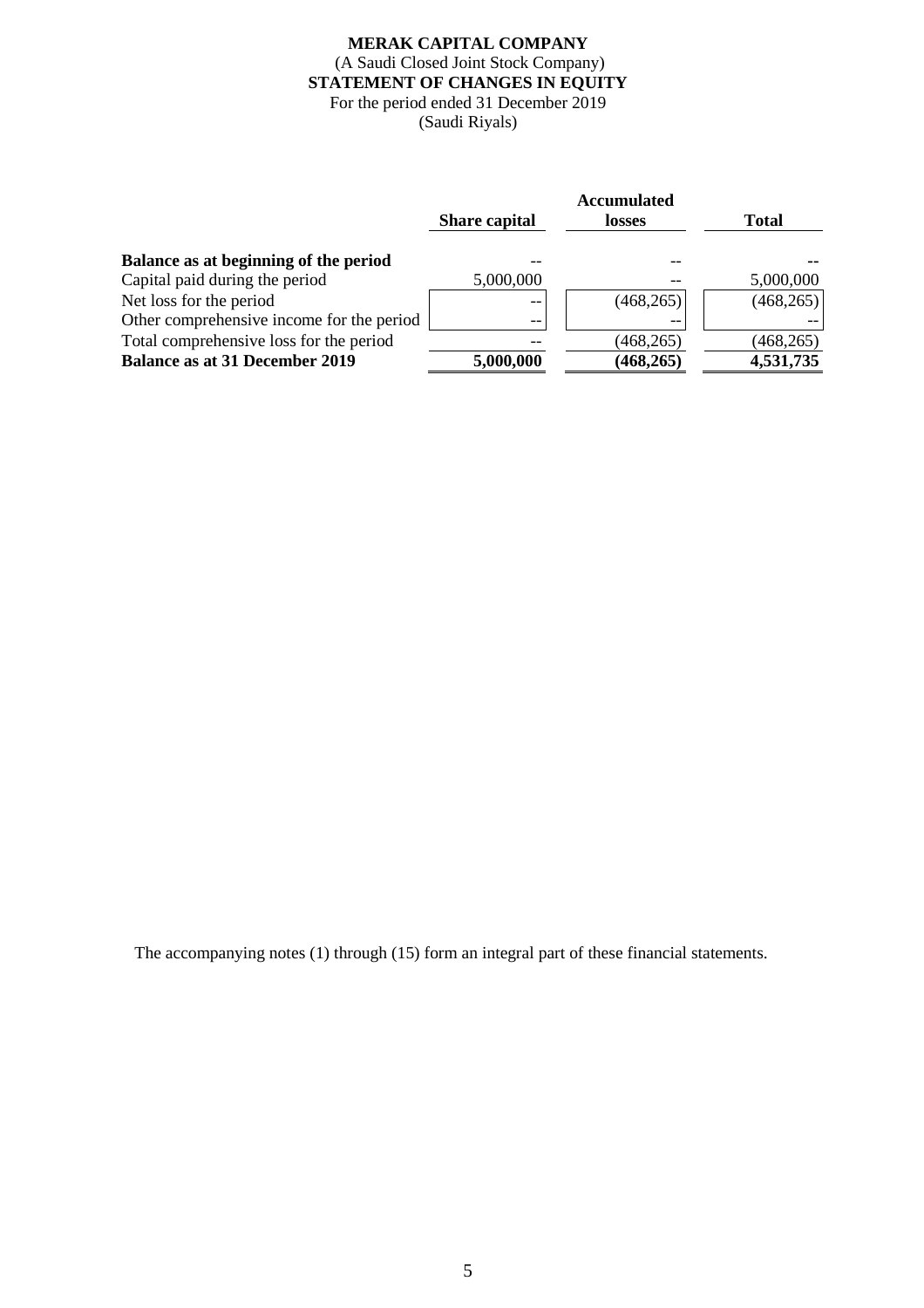## **MERAK CAPITAL COMPANY** (A Saudi Closed Joint Stock Company) **STATEMENT OF CASH FLOWS**

For the period ended 31 December 2019

(Saudi Riyals)

|                                                      |             | For the period |
|------------------------------------------------------|-------------|----------------|
|                                                      |             | from 31        |
|                                                      |             | December 2018  |
|                                                      |             | to 31 December |
|                                                      | <b>Note</b> | <u>2019</u>    |
|                                                      |             |                |
| <b>Cash flows from operating activities</b>          |             |                |
| Loss for the period before Zakat                     |             | (468, 265)     |
| Changes in operating assets and liabilities:         |             |                |
| Prepayments and other current assets                 | (6)         | (468, 110)     |
| Due to related parties                               | (8)         | 1,005,901      |
| Net cash generated from operating activities         |             | 69.526         |
| <b>Cash flows from investing activities</b>          |             |                |
| Shares convertible into a equity instrument          | (7)         | (1,501,000)    |
| Net cash used in investing activities                |             | (1,501,000)    |
| <b>Cash flow from financing activities</b>           |             |                |
| Share capital                                        |             | 5,000,000      |
| Net cash generated from financing activities         |             | 5,000,000      |
| Net increase in cash and cash equivalents            |             | 3,568,526      |
| Cash and cash equivalents at beginning of the period |             |                |
| Cash and cash equivalents at end of the period       |             | 3,568,526      |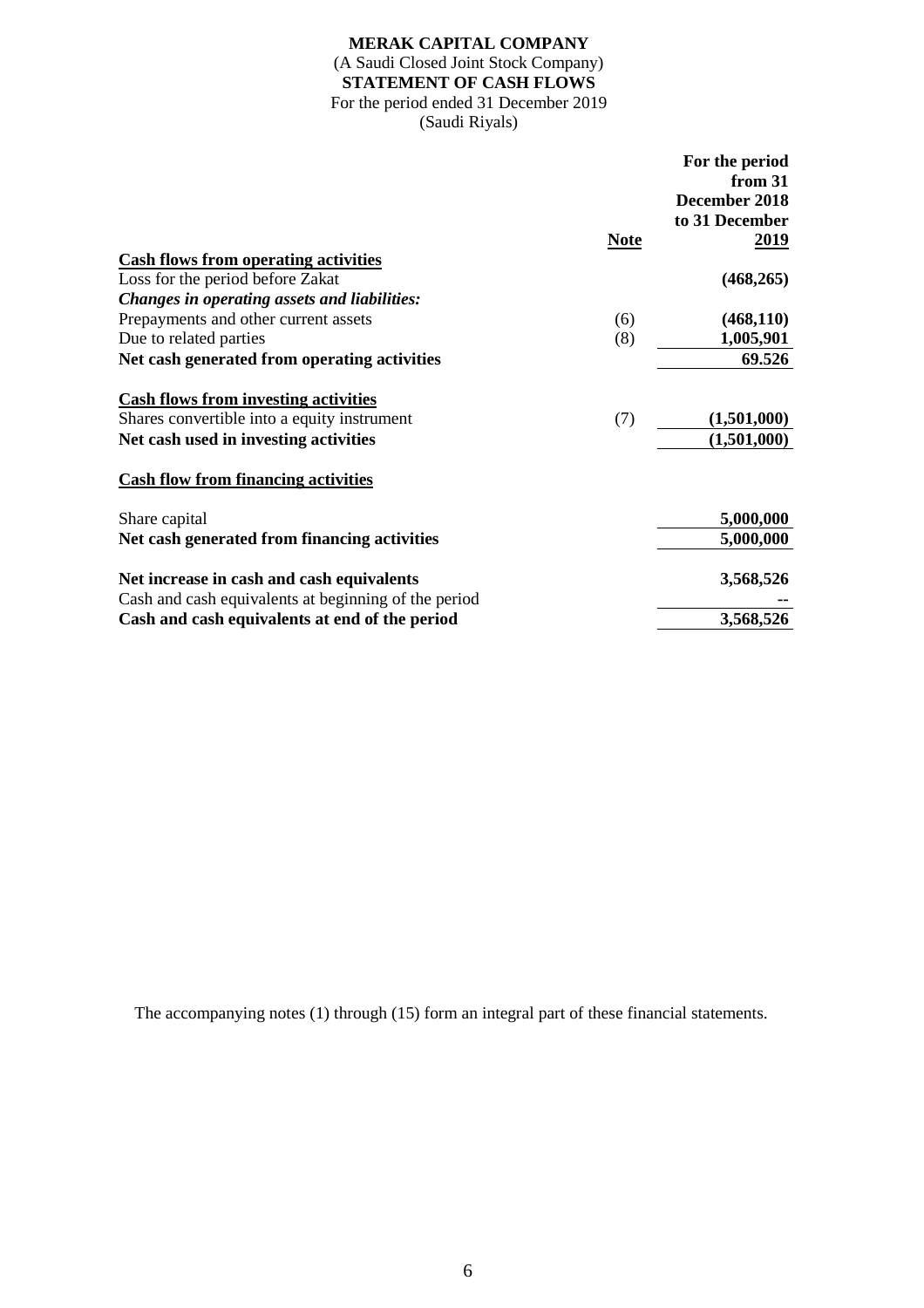For the period ended 31 December 2019

(Saudi Riyals)

#### **1. ORGANIZATION AND ITS ACTIVITIES**

Merak Capital Company ("the Company") is a Saudi Closed Joint Stock Company incorporated in the city of Riyadh, Kingdom of Saudi Arabia under Commercial Registration No. 1010501220 dated 24 Rabi' I 1440H (corresponding to 31 December 2018).

The principal activities of the Company include managing non-real estate private mutual funds, managing experienced investor portfolios, and advising on securities business under the license of the Capital Market Authority No. 18194-32 dated 3 Rabi' I 1440H (corresponding to 11 November 2018).

#### *1.1 Share capital*

The share capital of the Company is SR 5 million divided into 500 shares at a nominal value of SR 10 each. The shareholders acknowledge that the shares have been distributed among them and their value has been completely fulfilled. The following is a statement of the shareholders as at 31 December 2019:

| <b>Shareholder</b>                | No. of<br>shares | <b>Saudi Riyals</b> |
|-----------------------------------|------------------|---------------------|
| Abdullah bin Abdulaziz Al-Tamami  | 250,000          | 2,500,000           |
| Othman bin Abdul Razzaq Al-Hogail | 250,000          | 2,500,000           |
|                                   | 500,000          | 5,000,000           |

The head office of the Company is located in city of Riyadh 3692 Saeed bin Ameer Street Riyadh - Al Nakheel District 7650-12394 Kingdom of Saudi Arabia

## **2. BASIS OF PREPARATION**

#### *2.1 Statement of Compliance*

These financial statements have been prepared in accordance with International Financial Reporting Standards ("IFRS") as endorsed in the Kingdom of Saudi Arabia and other standards and pronouncements issued by the Saudi Organization for Certified Public Accountants (SOCPA). No comparative figures have been presented as these are the first financial statements issued by the Company.

#### *2.2 Basis of measurement*

These financial statements have been prepared on a historical cost basis, except for measurement of convertible shares at fair value through statement of profit or loss, using the accrual basis of accounting and the going concern concept.

#### *2.3 Functional and presentation currency*

These financial statements are presented in Saudi Riyals (SR), which is the functional and presentation currency of the Company.

#### *2.4 Critical accounting estimates and judgements*

The preparation of these financial statements requires management to make judgements, estimates and assumptions that affect the application of accounting policies and the reported amounts of assets, liabilities, income and expenses. Actual results may differ from these estimates. Estimates and underlying assumptions are reviewed on an ongoing basis. Revisions to accounting estimates are recognized in the year in which the estimates are revised and in any future years affected.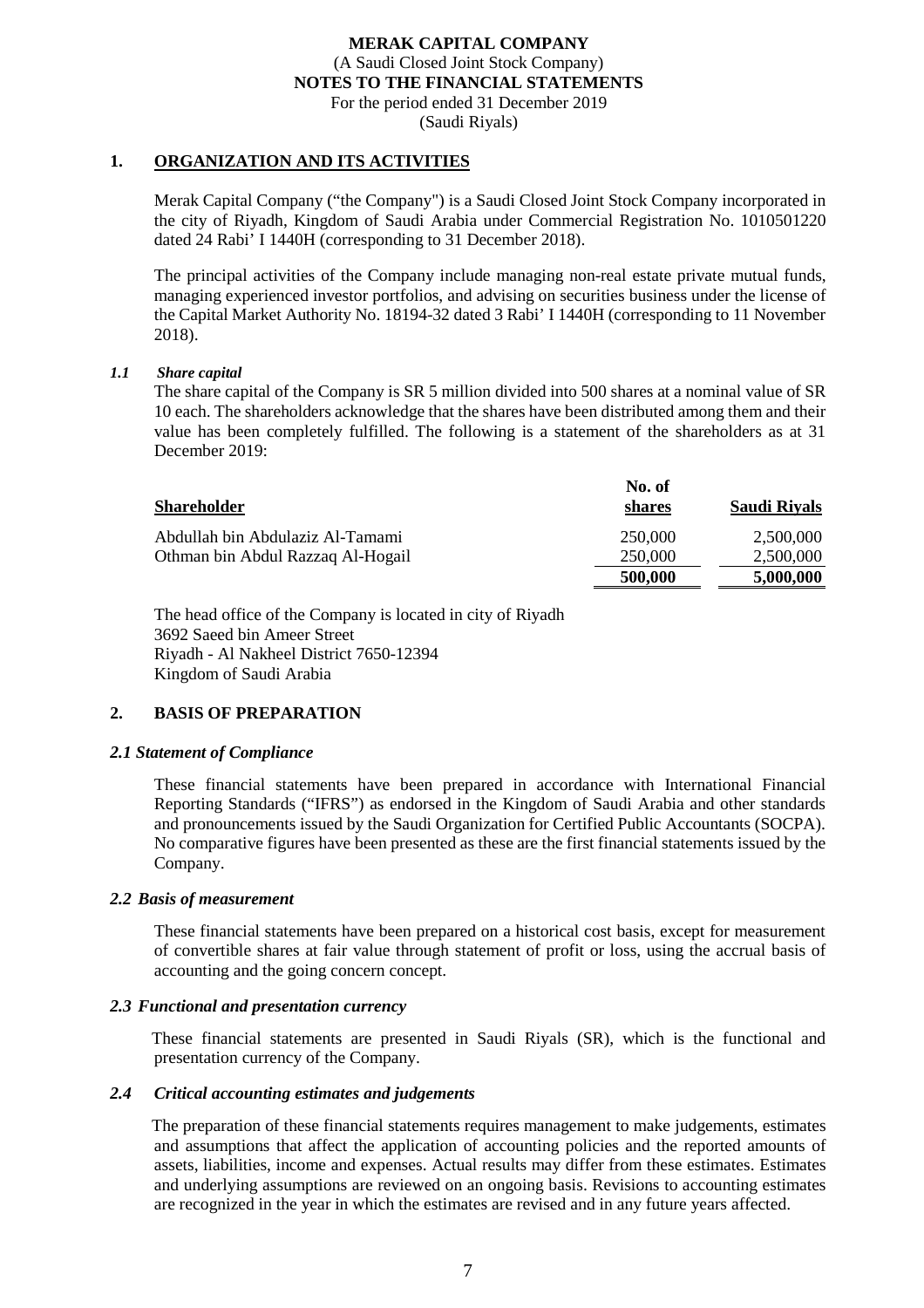For the period ended 31 December 2019 (Saudi Riyals)

#### **3. SIGNIFICANT ACCOUNTING POLICIES**

#### *a) Financial instruments*

#### *Recognition and initial measurement*

The Company initially recognizes financial assets and financial liabilities on the date on which they are originated. All other financial instruments (including regular-way purchases and sales of financial assets) are recognized on the trade date, which is the date on which the Company becomes a party to the contractual provisions of the instrument.

On initial recognition, the Company measures a financial asset or financial liability at its fair value through statements of profit or loss plus or minus transaction costs that are incremental and directly attributable to the acquisition or issue of the financial asset or financial liability, such as fees and commissions. Transaction costs of financial assets and financial liabilities carried at FVTPL are expensed in the statement of comprehensive income.

## *Classification and measurement of financial assets*

On initial recognition, a financial asset is classified as measured: at amortized cost, at fair value through other comprehensive income ("FVOCI") or at fair value through statement of profit or loss ("FVTPL").

#### *Financial assets at amortized cost*

A financial asset is measured at amortized cost if it meets both of the following conditions and is not designated as FVTPL:

- the financial asset is held within a business model whose objective is to hold financial assets in order to collect contractual cash flows; and
- the contractual terms of the financial asset give rise on specified dates to cash flows that are solely payments of principal and interest on the principal amount outstanding.

#### *Financial asset at FVOCI*

A financial asset is measured at FVOCI only if it meets both of the following conditions and is not designated as FVTPL:

- the financial asset is held within a business model whose objective is achieved by both collecting contractual cash flows and selling financial assets; and
- its contractual terms give rise on specified dates to cash flows that are solely payments of principal and interest on the principal amount outstanding.

On initial recognition of an equity investment that is not held for trading, the Company may irrevocably elect to present subsequent changes in fair value in OCI. This election is made on an investment-by-investment basis.

*Financial assets at fair value through statement of profit or loss (FVTPL)* All other financial assets are classified as measured at FVTPL.

| Financial assets at fair<br>value through Profit & | These are subsequently measured at fair value. Net gains and losses, including<br>any special commission or dividend income, are recognized in the statement of |
|----------------------------------------------------|-----------------------------------------------------------------------------------------------------------------------------------------------------------------|
| Loss (FVTPL).                                      | comprehensive income.                                                                                                                                           |
| Financial assets at                                | These assets are subsequently measured at amortized cost using the effective                                                                                    |
| amortized cost                                     | commission rate method. The amortized cost is reduced by impairment losses.                                                                                     |
|                                                    | Special commission income, foreign exchange gains and losses and impairment                                                                                     |
|                                                    | are recognized in the statement of comprehensive income. Any gain or loss on                                                                                    |
|                                                    | derecognition is recognized in statement of comprehensive income.                                                                                               |
| Equity investments at                              | These are subsequently measured at fair value. Dividends are recognized as                                                                                      |
| <b>FVOCI</b>                                       | income in the statement of comprehensive income unless the dividend clearly                                                                                     |
|                                                    | represents a recovery of part of the cost of the investment. Other net gains and                                                                                |
|                                                    | losses are recognized in OCI and are never reclassified to statement of                                                                                         |
|                                                    | comprehensive income.                                                                                                                                           |

The following accounting policies apply to the subsequent measurement of financial assets.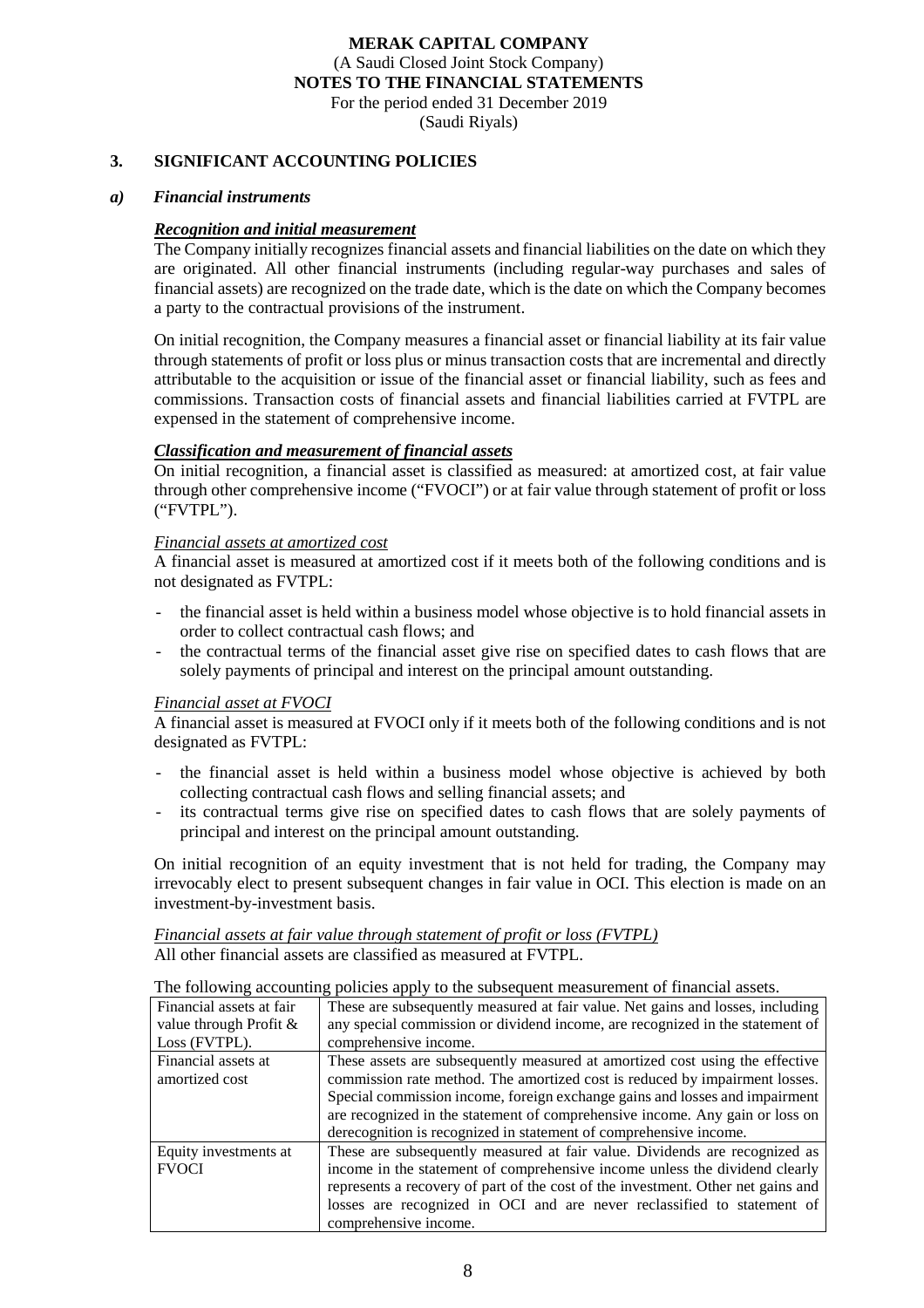For the period ended 31 December 2019

(Saudi Riyals)

# **3. SUMMARY OF SIGNIFICANT ACCOUNTING POLICIES (CONTINUED)**

#### *b) Cash and cash equivalents*

Cash and cash equivalents comprise of cash at bank, cash in hand and short term highly liquid deposits with an original maturity of three months or less, which are available to the Company without any restrictions. Cash and cash equivalents are carried at amortized cost in the statement of financial position.

#### *c) Accrued expenses and other payables*

Accrued expenses and other payables are recognized initially at fair value and subsequently measured at amortized cost using the effective commission rate method.

#### *d) Impairment of non-financial assets*

The carrying amounts of the Company's non-financial assets, are reviewed at each reporting date to determine whether there is any indication of impairment. If any such indication exists, then the asset's recoverable amount is estimated.

The recoverable amount of an asset or CGU is the greater of its value in use and its fair value less costs to sell. In assessing value in use, the estimated future cash flows are discounted to their present value using a pre-tax discount rate that reflects current market assessments of the time value of money and the risks specific to the asset. For the purpose of impairment testing, assets that cannot be tested individually are grouped together into the smallest group of assets that generates cash inflows from continuing use that are largely independent of the cash inflows of other assets or groups of assets (the "cash-generating unit, or CGU"). The Company's corporate assets do not generate separate cash inflows. If there is an indication that a corporate asset may be impaired, then the recoverable amount is determined for the CGU to which the corporate asset belongs.

An impairment loss is recognized if the carrying amount of an asset or its cash generating unit ("CGU") exceeds its estimated recoverable amount. Impairment losses are recognized in the income statement. Impairment losses recognized in respect of CGUs are allocated first to reduce the carrying amount of any goodwill allocated to the units, and then to reduce the carrying amounts of the other assets in the unit (group of units) on a pro rata basis. Impairment losses in respect of nonfinancial assets recognized in prior periods are assessed at each reporting date for any indications that the loss has decreased or no longer exists. An impairment loss is reversed if there has been a change in the estimates used to determine the recoverable amount. An impairment loss is reversed only to the extent that the asset's carrying amount does not exceed the carrying amount that would have been determined, net of depreciation or amortization, if no impairment loss had been recognized.

#### *e) Expenses*

Expenses are measured and recognized as a period cost at the time when they are incurred. Expenses related to more than one financial period are allocated over such periods proportionately.

#### *f) Foreign currencies*

Transactions in foreign currencies are translated into Saudi Arabian Riyals at the exchange rate at the dates of the transactions.

Monetary assets and liabilities denominated in foreign currencies are translated into SAR at the exchange rate at the reporting date. Non-monetary assets and liabilities that are measured at fair value in foreign currencies are also translated into Saudi Riyal at the exchange rate at the reporting date.

Foreign currency differences arising on translation are recognized in the statement of income as net foreign exchange gains or losses, except for those arising on financial instruments at fair value through income statement ("FVTIS"), which are recognized as a component of net gain from financial instruments at FVTIS.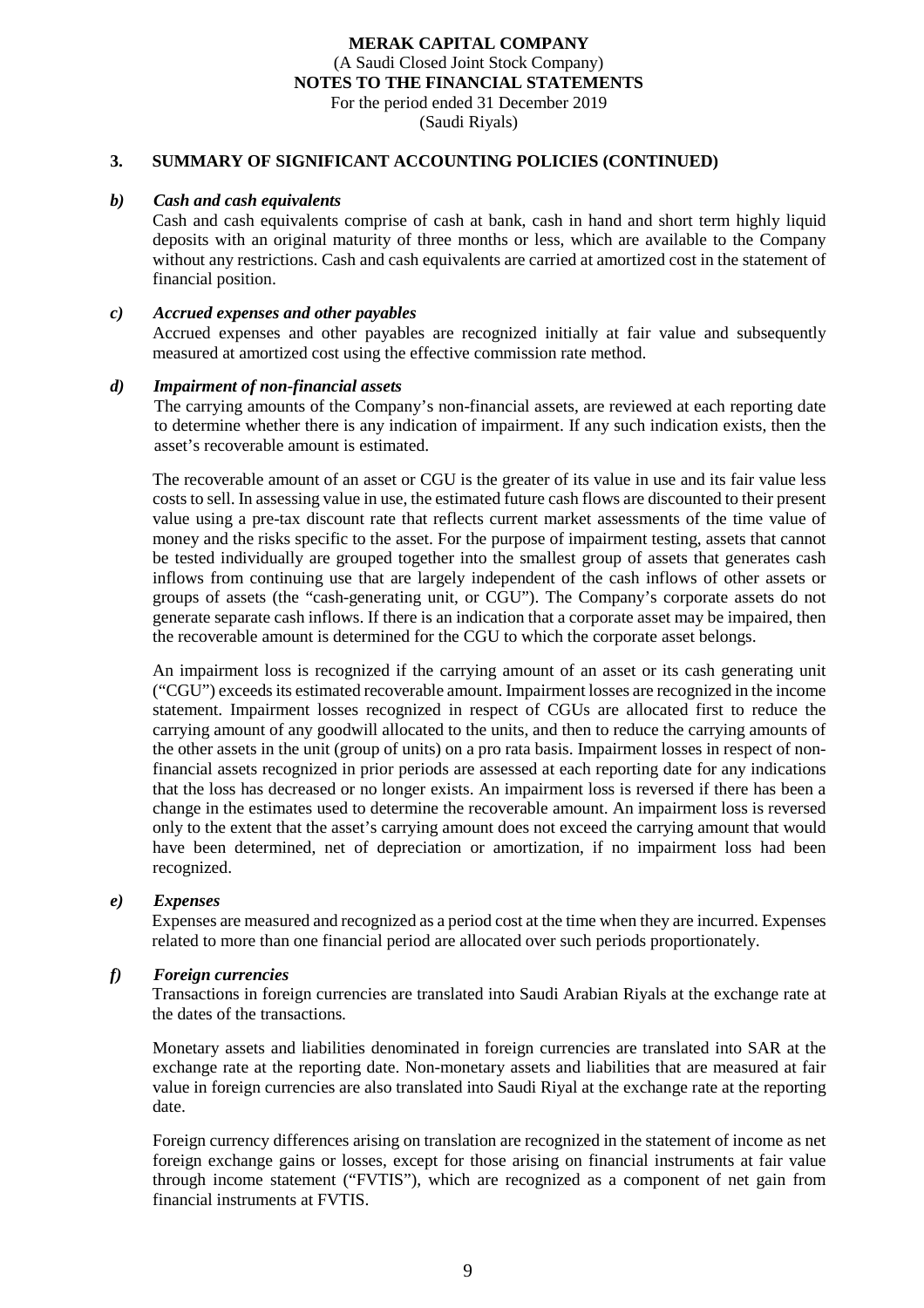For the period ended 31 December 2019 (Saudi Riyals)

#### **3. SUMMARY OF SIGNIFICANT ACCOUNTING POLICIES (CONTINUED)**

#### *g) Offsetting*

Financial assets and liabilities are off-set and the net cash amount presented in the statement of financial position when, and only when, the Company currently has a legally enforceable right to set off the amounts and it intends either to settle them on a net basis or to realize the asset and settle the liability simultaneously.

#### **4. STANDARDS ISSUED BUT NOT YET EFFECTIVE**

4.1) A number of amendments and standards are effective for the period beginning on or after 1 January 2020 and earlier application is permitted; however, the Company has not early applied these new amendments and standards in preparing these financial statements and is currently assessing their impact.

Following is a brief on the new IFRS and amendments to IFRS, effective for annual periods beginning on or after 1 January 2020:

- a) IFRS 17 'Insurance Contracts' was issued by the International Accounting Standards Board on 18 May 2017 and is effective for periods beginning on or after 1 January 2023.
- b) On 31 October 2018, the International Accounting Standards Board issued 'Definition of Material (Amendments to IAS 1 and IAS 8)' to clarify the definition of 'material' and to align the definition used in the Conceptual Framework and the standards themselves. The amendments are effective annual reporting periods beginning on or after 1 January 2020.
- c) On 26 September 2019, the International Accounting Standards Board issued 'Interest Rate Benchmark Reform (Amendments to IFRS 9, IAS 39 and IFRS 7)' as a first reaction to the potential effects the IBOR reform could have on financial reporting. The amendments are effective annual reporting periods beginning on or after 1 January 2020.
- d) Together with the revised 'Conceptual Framework' published in March 2018, the International Accounting Standards Board also issued 'Amendments to References to the Conceptual Framework in IFRS Standards'. The amendments are effective for annual periods beginning on or after 1 January 2020.
- e) On 22 October 2018, the International Accounting Standards Board issued 'Definition of a Business (Amendments to IFRS 3)' aimed at resolving the difficulties that arise when an entity determines whether it has acquired a business or a group of assets. The amendments are effective for business combinations for which the acquisition date is on or after the beginning of the first annual reporting period beginning on or after 1 January 2020.
- 4.2) IFRS 16 'Leases':

IFRS 16 introduces a single, on-balance lease sheet accounting model for lessees. A lessee recognizes a right-of-use assets representing its right to use the underlying asset and lease liabilities representing its obligation to make lease payments. There are optional exemptions for short-term leases and leases of low value items. Lessor accounting remains similar to the current standard – i.e. lessors continue to classify leases as finance or operating leases. IFRS 16 replaces existing leases guidance including IAS 17 'Leases', IFRIC 4 'Determining whether an Arrangement contains a Lease', SIC-15 'Operating Leases—Incentives' and SIC-27 'Evaluating the Substance of Transactions Involving the Legal Form of a Lease'.

The standard is effective for annual periods beginning on or after 1 January 2019. Early adoption is permitted for entities that apply IFRS 15 'revenue from contracts with customers' at or before the date of initial application of IFRS 16.

The management of the Company believes that there is no material impact on the financial statements as a result of applying the standard, as the term of the lease contract is less than a financial year and it was canceled in the subsequent period.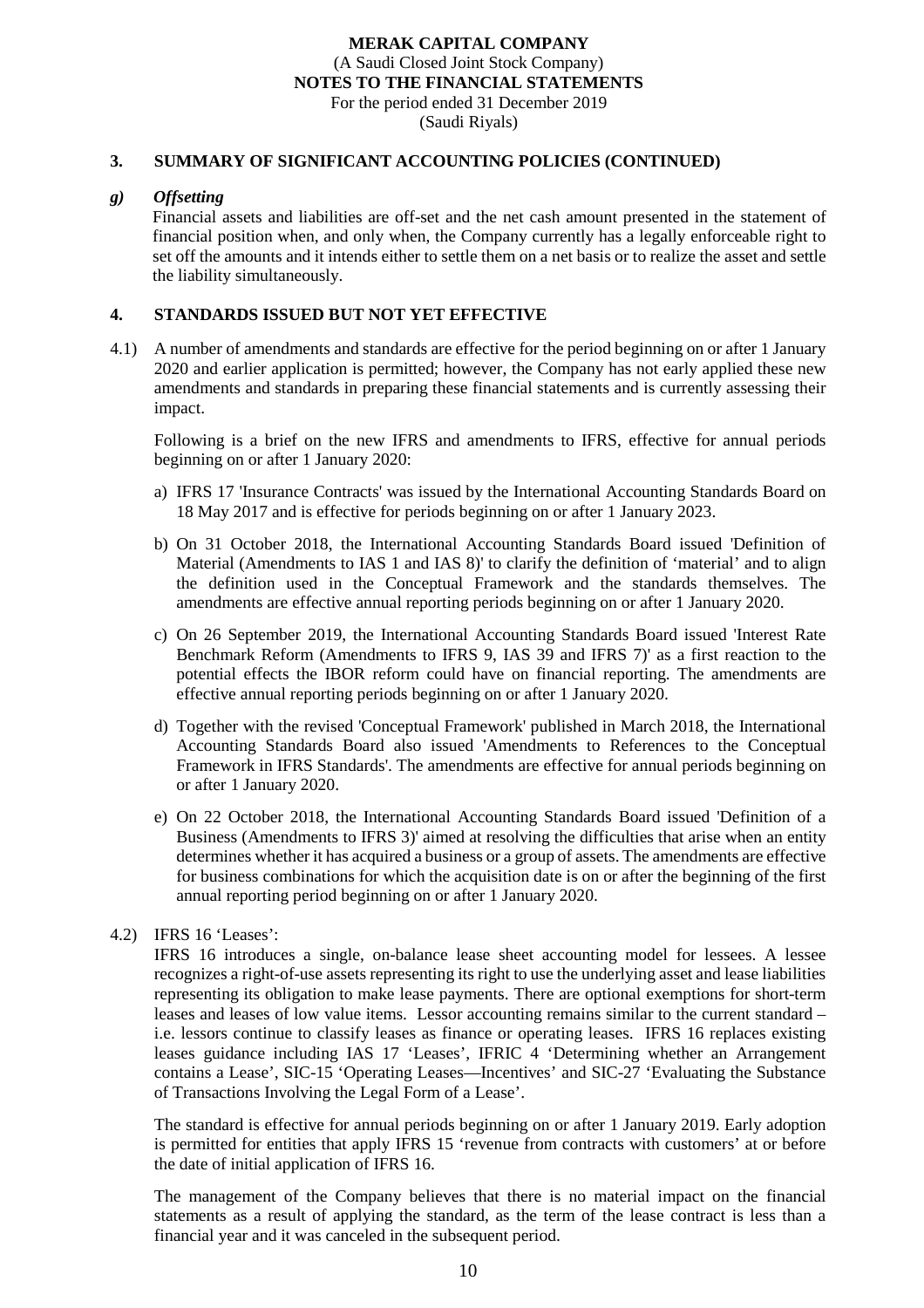(Saudi Riyals)

## **5. CASH AND CASH EQUIVALENTS**

|                             | 31 December<br>2019 |
|-----------------------------|---------------------|
| Current accounts with banks | 3,568,526           |
|                             | 3,568,526           |
|                             |                     |

# **6. PREPAYMENTS AND OTHER CURRENT ASSETS**

|              | 31 December |
|--------------|-------------|
|              | <u>2019</u> |
| Prepaid rent | 378,720     |
| Others       | 89,390      |
|              | 468,110     |

# **7. SHARES CONVERTIBLE INTO A EQUITY INSTRUMENT**

On 20 November 2019, the Company invested in shares convertible into a equity instrument in DC Ventures LTD Information Technology Company, which is a company under construction. As at 31 December 2019, the fair value of the shares amounted to US \$ 400 thousand, equivalent to SR 1.5 million, provided that the Company's incorporation and converting of shares into equity instruments are completed within the eighteen months following the date of purchase.

#### **8. DUE TO RELATED PARTIES**

Transactions with related parties during the period are transactions with shareholders. As at 31 December 2019, the balance due to related parties is as follows:

|                                      |              |                           | Amount of<br>transactions | <b>Balance</b>      |
|--------------------------------------|--------------|---------------------------|---------------------------|---------------------|
| <b>Related parties</b>               | Relationship | Nature of<br>transactions | 31 December<br>2019       | 31 December<br>2019 |
| Abdullah bin Abdulaziz<br>Al-Tamami  | Shareholder  | Payments on behalf        | 506,692                   | 506,692             |
| Othman bin Abdul<br>Razzaq Al-Hogail | Shareholder  | Payments on behalf        | 499,208                   | 499,208             |
|                                      |              |                           |                           | 1,005,901           |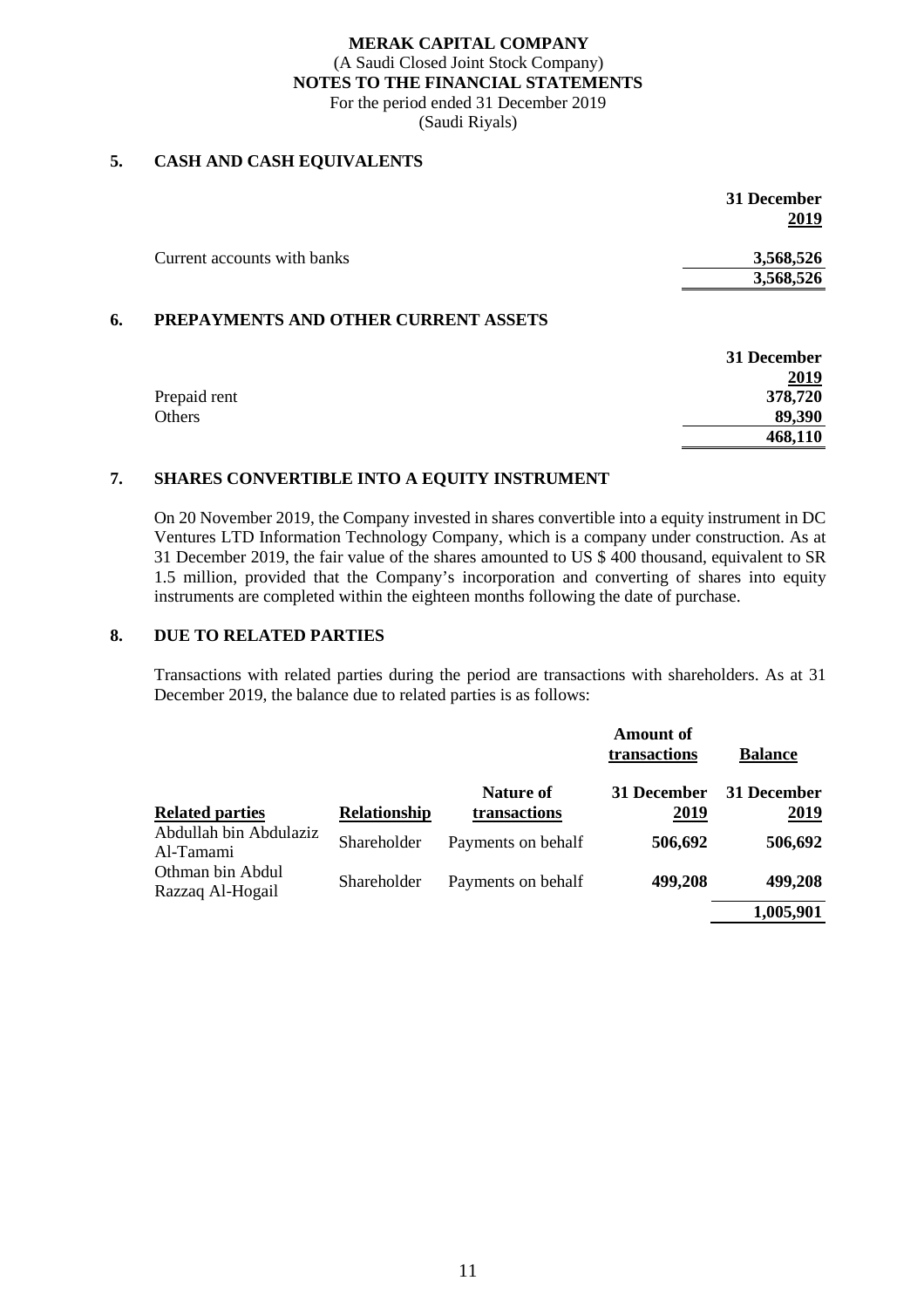(Saudi Riyals)

# **9. ZAKAT**

# **a) Zakat status**

These financial statements are the first financial statements prepared by the Company. Accordingly, no Zakat returns have been filed to date.

## **b) Zakat base**

Significant components of Zakat base as at 31 December are as follows:

|                                                | 2019       |
|------------------------------------------------|------------|
| Net loss for the period                        | (468, 265) |
| Adjustments on net income                      |            |
| Net adjusted income (a)                        | (468, 265) |
| Add:                                           |            |
| Share capital                                  | 5,000,000  |
| Zakat base (b)                                 | 4,531,735  |
| Total - considering the lunar year $@$ 365/354 | 4,672,552  |
| Zakat base (a) or (b) whichever is higher      | 4,672,552  |
| Zakat payable $@ 2.5\%$                        | 116,814    |

## **c) Provision for Zakat**

The movement in Zakat provision for the year ended 31 December was as follows:

|                                  | <u> 2019 </u> |
|----------------------------------|---------------|
| Balance at the opening           | --            |
| Provided during the period       | 116,814       |
| Payments made during the period  | --            |
| <b>Balance as at 31 December</b> | 116.814       |
|                                  |               |

# **10. GENERAL AND ADMINISTRATIVE EXPENSES**

|                                                               | 31 December |
|---------------------------------------------------------------|-------------|
|                                                               | 2019        |
| Professional and legal advice fees                            | 194.418     |
| Fees for obtaining licenses from the Capital Market Authority | 117,500     |
| Government fees, commissions, and subscriptions               | 56,473      |
| Marketing expenses                                            | 27,675      |
| Rents                                                         | 27,500      |
| Stationery and publications                                   | 10,678      |
| Others                                                        | 34.021      |
|                                                               | 468,265     |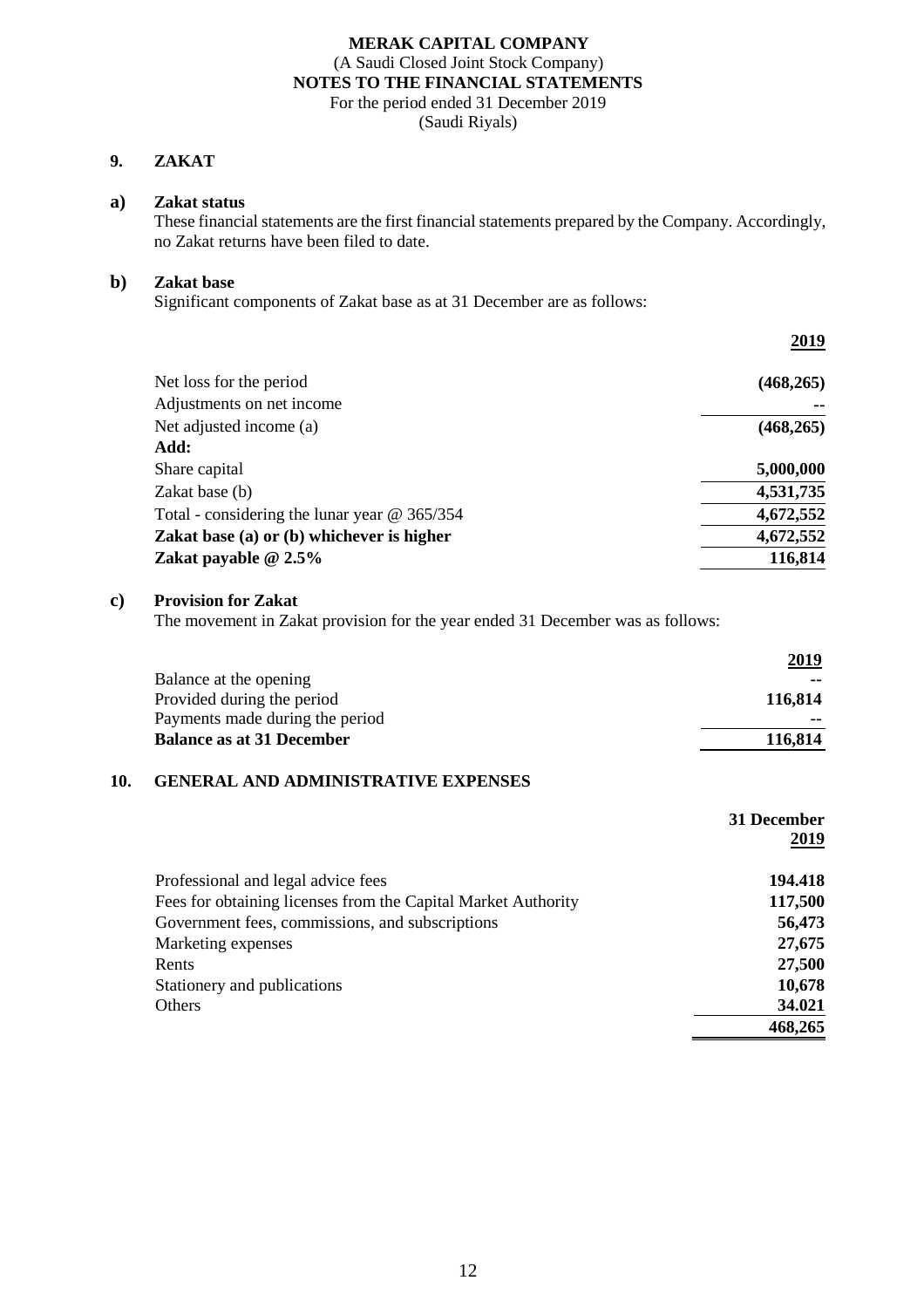(Saudi Riyals)

## **11. FINANCIAL RISK MANAGEMENT**

The Company is exposed to the following risks arising from financial instruments:

- Market risk
- Credit risk
- Liquidity risk
- Operational risk

#### **Market risk**

#### *a) Foreign exchange risk*

Foreign exchange risk is the risk that the value of financial instruments will fluctuate due to changes in foreign exchange rates.

The Company's transactions are principally in Saudi Arabian Riyals (SAR) and US Dollar (USD). As the SAR is pegged to the USD, the Company is not exposed to any significant foreign exchange risk.

*b) Commission rate risk*

Commission rate risk arises from the possibility that the changes in commission rates will affect either the fair values or the future cash flows of financial instruments.

*c) Price risk*

Price risk is the risk that the value of the Company's financial instruments will fluctuate as a result of changes in market prices caused by factors other than foreign currency and commission rate movements.

The Company's price risk exposure relates to its investment in quoted equities and mutual funds units whose value will fluctuate as a result of changes in market prices. The Company closely monitors the price movement of its listed financial instruments.

#### **Credit risk**

Credit risk is the risk that one party will fail to discharge an obligation and will cause the other party to incur a financial loss. The Company is exposed to credit risk mainly arising from cash and cash equivalents, margin finance receivables and other receivables.

The Company's risk management policies and processes are designed to identify and analyze risk, to set appropriate limits and controls, and to monitor the risks and adherence to limits by means of timely and reliable management information data.

The maximum exposure to credit risk for the Company was as follows:

|                                      | 2019      |
|--------------------------------------|-----------|
| Cash at banks                        | 3,568,526 |
| Prepayments and other current assets | 468,110   |
|                                      | 4,036,636 |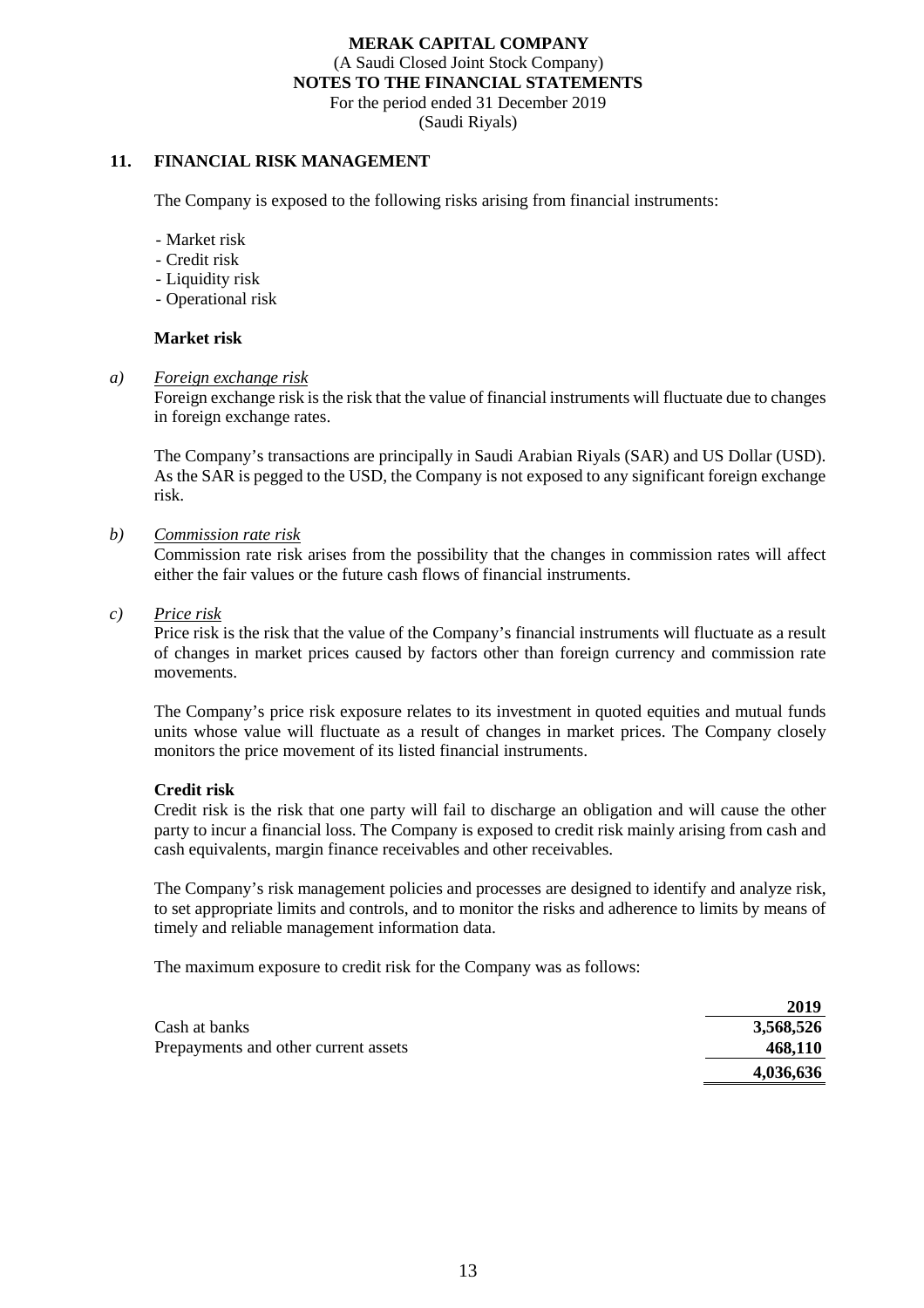For the period ended 31 December 2019

# (Saudi Riyals)

## **11. FINANCIAL RISK MANAGEMENT (CONTINUED)**

#### **Liquidity risk**

Liquidity risk is the risk that the Company may not be able to generate sufficient cash resources to settle its obligations in full as they fall due or can only do so on terms that are materially disadvantageous.

Liquidity risk is the risk that the Company will encounter difficulty in raising funds to meet commitments associated with its financial liabilities. Liquidity requirements are monitored on a regular basis and management ensures that sufficient funds are available to meet any commitments as they arise.

The Company's approach to managing liquidity is to ensure it always has sufficient liquidity (or access to sufficient liquidity) to meet its liabilities when due, under both normal and stressed conditions, without incurring unacceptable costs or risking damage to the Company's reputation.

The contractual maturity profile of the financial assets and financial liabilities of the Company as at 31 December 2019 was as follows:

|                                                | Within 3<br>months | $3-12$<br>months | More than<br>1 year | No fixed<br>maturity | Total     |
|------------------------------------------------|--------------------|------------------|---------------------|----------------------|-----------|
| Cash and cash equivalents                      | 3,568,526          |                  |                     |                      | 3,568,526 |
| Shares convertible into a<br>equity instrument |                    |                  | 1,501,000           |                      | 1,501,000 |
| Prepayments and other<br>current assets        |                    | 468.110          |                     |                      | 468,110   |
| <b>Total Financial Assets</b>                  | 3,568,526          | 468,110          | 1,501,000           |                      | 5.537.636 |
| Due to related parties                         | $- -$              | 1,005,901        |                     |                      | 1,005,901 |
| <b>Total Financial Assets</b>                  | $\sim$             | 1,005,901        |                     |                      | 1,005,901 |

#### **Operational risk**

Operational risk is the risk of direct or indirect loss arising from a variety of causes associated with the processes, people, technology and infrastructure supporting the Company's activities either internally or externally at the Company's service provider level and from external factors other than credit, liquidity, currency and market risks such as those arising from the legal and regulatory requirements.

Operational risk is a distinct risk category which the Company manages within acceptable levels through sound operational risk management practices that are part of the day-to-day responsibilities of management at all levels. The objective of managing operational risk is to ensure control of the Company's resources by protecting the assets of the Company and minimizing the potential for financial loss.

The Company's risk management approach involves identifying, assessing, managing, mitigating, monitoring and measuring the risks associated with operations. Qualitative and quantitative methodologies and tools are used to identify and assess operational risks and to provide management with information for determining appropriate mitigating factors. These tools include a loss database of operational risks events categorized according to CMA Prudential Rules, business lines, operational risk event types and a risk and control assessment process to analyze business activities and identify operational risks related to those activities. The management of operational risk has a key objective of minimizing the impact of losses suffered in the normal course of business (expected losses) and to avoid or reduce the likelihood of suffering a large extreme (unexpected) loss. High impact risks and issues of critical importance are reported to the Board of Directors which then set resolution priorities.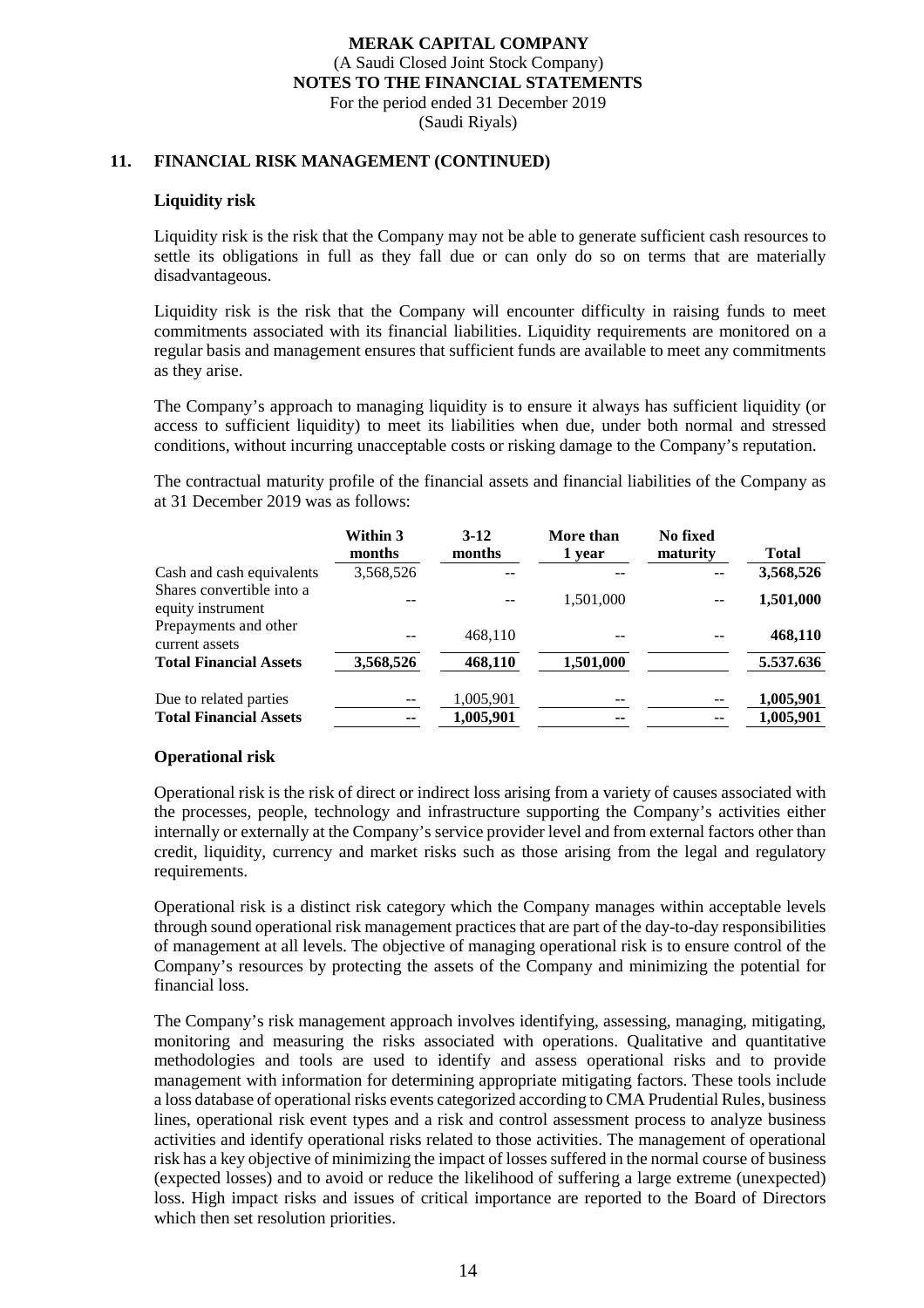For the period ended 31 December 2019 (Saudi Riyals)

### **12. FAIR VALUES OF FINANCIAL INSTRUMENTS**

Fair value is the price that would be received to sell an asset or paid to transfer a liability in an orderly transaction between market participants at the measurement date. Under the definition of the fair value, it represents the presumption that the Company is a going concern and there is no intention or requirement to curtail materially the scale of its operations or to undertake a transaction on adverse terms.

The fair value for financial instruments traded in active markets is based on quoted market prices at the close of trading on the financial reporting date. Instruments for which no sales was reported on the valuation day are valued at the most recent bid price. Investments in mutual funds are valued at the unit price prevailing on the last valuation day of the year.

An active market is a market in which transactions for the asset or liability take place with sufficient frequency and volume to provide pricing information on an ongoing basis.

When measuring the fair value the Company uses market observable data as far as possible. Fair values are categorized into different levels in a fair value hierarchy based on the inputs used in the valuation techniques as follows.

Level 1: Quoted prices (unadjusted) in active markets for identical assets or liabilities that can be accessed at the measurement date.

Level 2: inputs other than quoted prices included within Level 1 that are observable for the asset or liability, either directly (i.e. as prices) or indirectly (i.e. derived from prices).

Level 3: Inputs for the asset or liability that are not based on observable market data (unobservable inputs).

The values of investments measured at FVTIS and FVOCI are based on quoted market prices in active markets, and are therefore classified within Level 1 in the fair value hierarchy. The Company does not adjust the quoted prices for these instruments.

Carrying value of other financial assets such as cash and cash equivalents, margin finance receivables, other receivables and financial liabilities approximate their fair value and are classified as level 3.

There were no transfers between levels of fair value hierarchy during the year ended 31 December 2019.

#### **Financial instruments by category**

The classification of financial assets by category are included in the below table.

|                                                | Amortized |              |              |
|------------------------------------------------|-----------|--------------|--------------|
| 31 December 2019                               | cost      | <b>FVTIS</b> | <b>FVOCI</b> |
| Cash and cash equivalents                      | 3,568,526 |              |              |
| Other receivables                              | 468,110   | $- -$        |              |
| Shares convertible into a equity<br>instrument |           | 1,501,000    |              |
| <b>Total</b>                                   | 4,036,636 | 1,501,000    |              |

As at the statement of financial position date, all financial liabilities were measured at amortized cost.